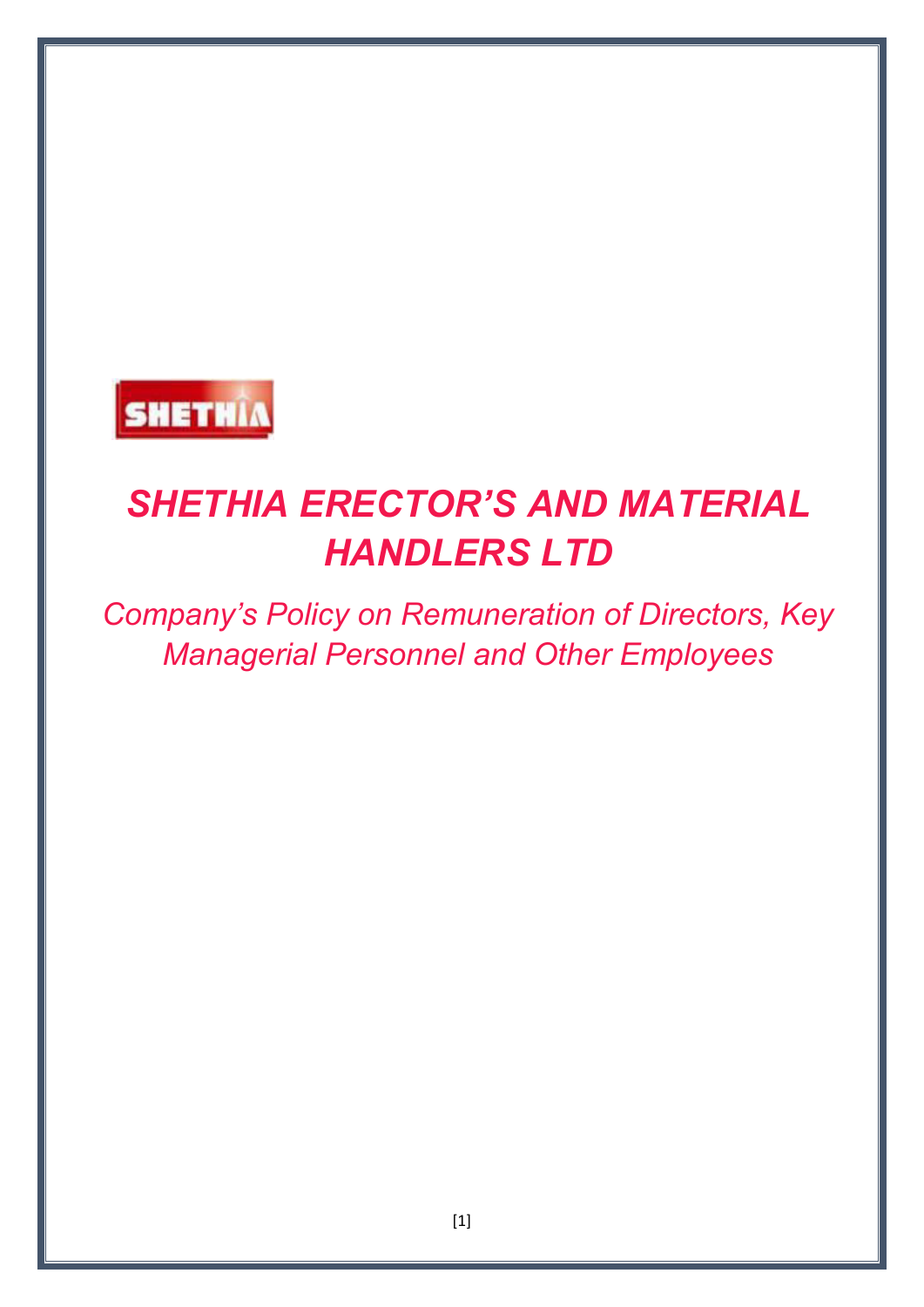## **Company's Policy on Remuneration of Directors, Key Managerial Personnel and Other Employees**

### **1. Statement of Purpose:**

This Remuneration Policy (Policy) of Shethia Erector's and Material Handlers Limited has been prepared to ensure the following:

- 1.1 The Policy is in compliance with Section 178(3) and Section 178(4) of the Companies Act, 2013 read with applicable Rules thereto.
- 1.2 Remuneration of directors, key managerial personnel, senior management and other employees is aligned to the interests of the Company and its shareholders within an appropriate governance framework.
- 1.3 The level and composition of remuneration is reasonable and sufficient to attract, retain and motivate directors, key managerial personnel, senior management and other employees of the quality required to run the company successfully.

### **2. Scope of policy:**

The Policy applies to all directors, key managerial personnel, senior management and other employees.

- 2.1 The expression "key managerial personnel" means:
	- (i) Chief Executive Officer, Managing Director, Manager and Whole-time Director;
	- (ii) Company Secretary;
	- (iii) Chief Financial Officer; and
	- (iv) such other executive as may be prescribed.
- 2.2 The expression "senior management" means personnel of the Company who are members of its core management team excluding Board of Directors comprising all members of management one level below the executive directors, including the functional heads.

### **3. Remuneration Philosophy:**

The Company believes in paying competitive remuneration to its executives. The remuneration philosophy aims at following outcomes:

- 1.4 Remuneration is structured to align with the Company's interests, taking account of the Company's strategies and risks.
- 1.5 Drive performance- Executive compensation is linked to individual and Company performance, which, in turn, impacts the quantum of payout.
- 1.6 External Equity Executive compensation is designed to be competitively bench marked with the industry compensation or general industry compensation for applicable roles.